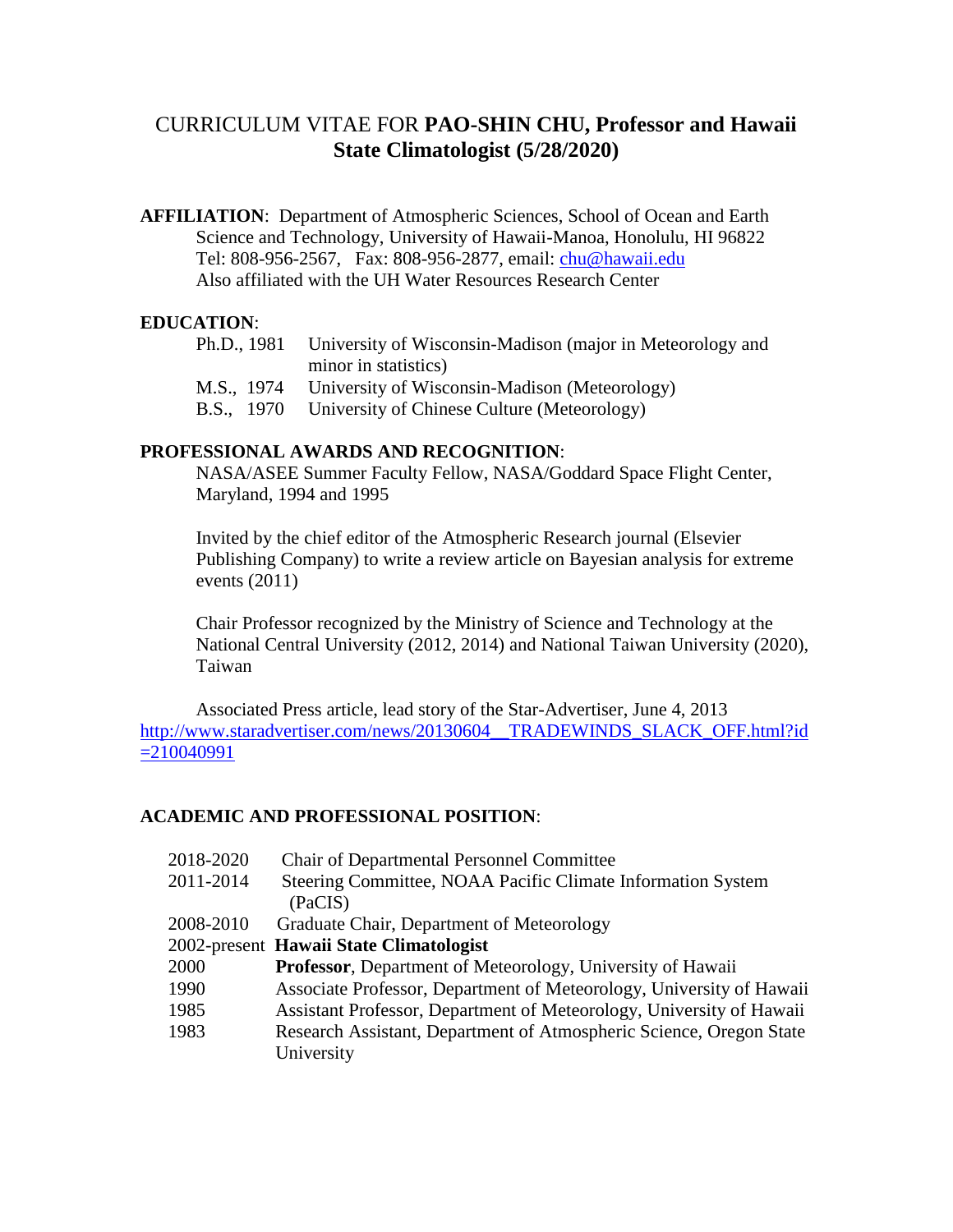**RESEARCH INTERESTS**: Climate diagnostics and climate change in the tropics, natural hazards (tropical cyclones, drought, heavy rainfall, wild-land fire), extreme events, dynamical and statistical downscaling, tropical climate prediction, Bayesian inference, statistical modeling and analysis, and water resources

## **RESEARCH**

### **A. Papers in peer-reviewed journals or professional book chapters**

Lu, B., **P.-S. Chu**, S.-H. Kim, and C. Karamperidou, 2020: Hawaiian regional climate variability during two types of El Niño. J. Climate, minor revision.

Kim, S.-H., I.-J. Moon, and **P.-S. Chu**, 2020: An increase in global trends of tropical cyclone translation speed since 1982. Environmental. Res. Lett., minor revision.

Xu, L., C. Zhang, N. Chen, H. Moradkhani, **P.-S. Chu**, and X. Zhang, 2020: Decreasing potential land precipitation variability under global warming. Geophys. Res. Lett., in review.

Frazier, A.G., C.P. Giardina, T.W. Giambelluca, L. Brewington, Y.-L. Chen, **P.-S. Chu**, L.B. Fortini, D.A. Helweg, V.W. Keener, R.L., Longman, M.P. Lucas, A. Mair, D.S. Oki, J.T. Reyes, S.G. Yelenik, and C. Trauernicht, 2020: A century of spatial and temporal patterns of drought in Hawaii across hydrological, ecological, and socioeconomic scales. J. Hydrology, in review.

Zhang, H., **P.-S. Chu**, L. He, and D. Unger, 2019: Improving the CPC's ENSO forecasts using Bayesian model averaging. Climate Dynamics, 53, 3373-3385.

Lee, W., S.-H. Kim, **P.-S. Chu**, I-J. Moon, and A.V. Soloviev, 2019: A new index to better estimate tropical cyclone intensity change in the western North Pacific. Geophys. Res. Lett., 46, doi:10.1029/2019GL083273.

Basher, M., S. Islam, M. Stiller-Reeve, and **P.-S. Chu**, 2019: Changes in future rainfall extremes over northeast Bangladesh: A Bayesian model averaging approach. Int. J. Climatol., 40, 3232-3249.

Chowdhury, R., and **P.-S. Chu**, 2019: An outlook on changing climate in the U.S. Affiliated Pacific Islands: Observations and CMIP5 model output. Meteorological Applications, 26, 528-541, doi - 10.1002/met.1781.

**Chu, P-.S**., H. Zhang, H.-L. Chang, T.-L. Chen, and K. Tofte, 2018: Trends in return levels of precipitation extremes during the typhoon season in Taiwan. *Int. J. Climatol*., 38, 5107-5124.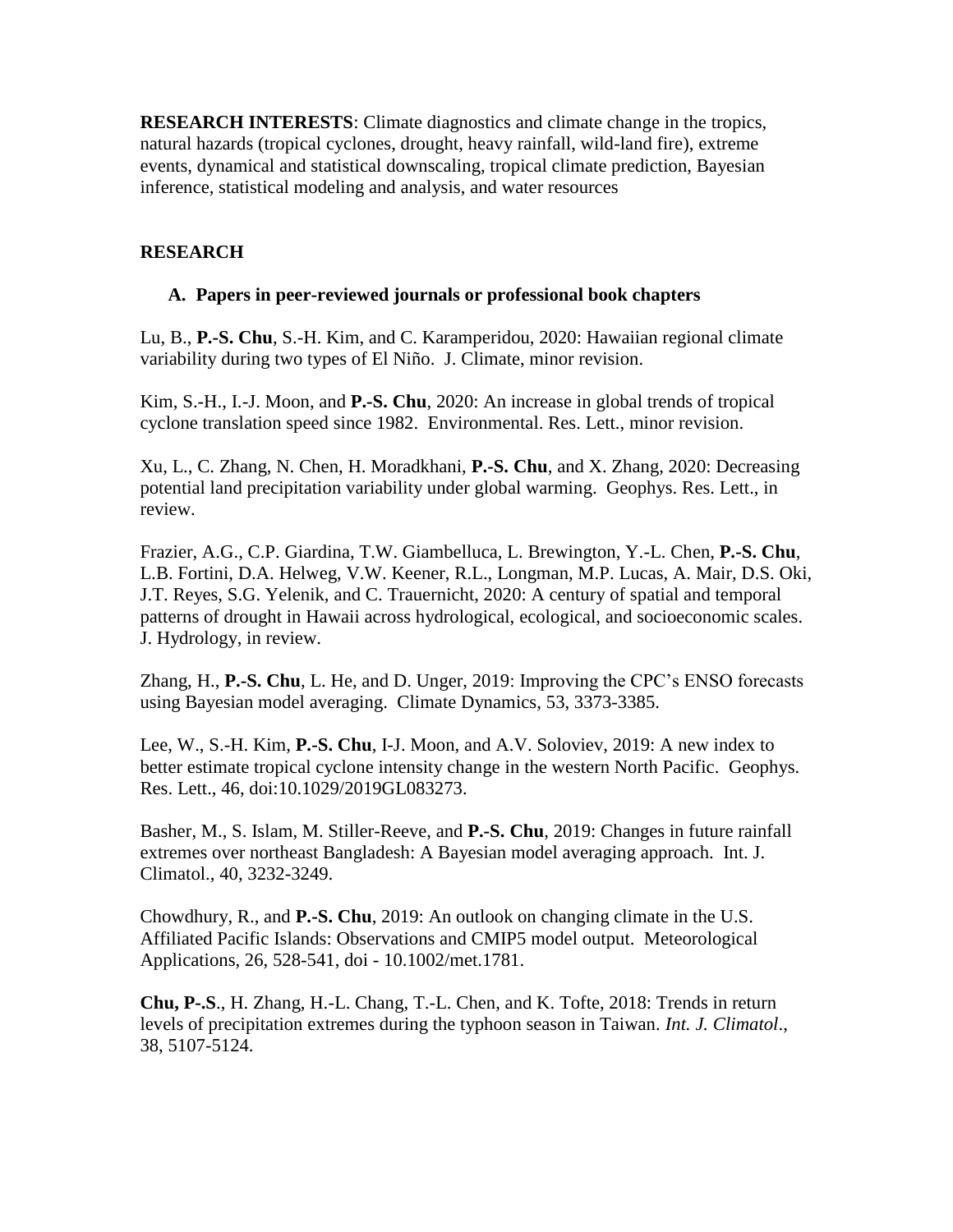Kim, S.-H., I.-J. Moon, and **P.-S. Chu**, 2018: Statistical-dynamical typhoon intensity prediction in the western North Pacific using track pattern clustering and ocean coupling predictors. *Wea. Forecasting*, 33, 347-365.

Hsu, P.-C., H. Ting, C.-H. Tsou, **P.-S. Chu**, Y. Qian, and M. Bi, 2017: Roles of scale interactions in the abrupt change of tropical cyclone in autumn over the western North Pacific. *Clim. Dyn*., 49, 3175-3192.

Tofte, K., **P.-S. Chu**, and G. Barnes, 2017: Large-scale weather patterns favorable for volcanic smog occurrences on Oahu, Hawaii. *Air Quality, Atmosphere and Health*, 10, 1163-1180.

Chang, H.-L., B. Brown, **P.-S. Chu**, and Y.-C. Liou, 2017: Nowcast guidance of afternoon thunderstorm initiations for Taiwan. *Wea. Forecasting*, **32**, 1801-1817.

O'Conner, **P.-S. Chu**, P.-C. Hsu, and K. Kodama, 2015: Variability of Hawaiian winter rainfall during La Niña events since 1956. *J. Climate*, **28**, 7809-7823.

Md Chowdhury and **P.-S. Chu**, 2015: Sea-level forecasts and early warning application: Expanding cooperation in the South Pacific. *Bull. Amer. Meteor. Soc*., **96**, 381-386

Chen, Y. R., and **P.-S. Chu**, 2014: Trends in precipitation extremes and return levels in the Hawaiian Islands under a changing climate. *Int. J. Climatol*., **34**, 3913-3925.

Zhao, H., **P.-S. Chu**, P.-C. Hsu, and H. Murakami, 2014: Exploratory analysis of extremely low tropical cyclone activity during the late-season of 2010 and 1998 over the western North Pacific and the South China Sea. *J. Advances in Modeling Earth Systems*, **6**, 1141-1153.

Fares, A., R. Awal, J. Michaud, **P.-S. Chu**, S. Fares, K. Kodama, and M. Rosener, 2014: Rainfall-runoff modeling in a flashy tropical watershed using the 2 distributed HL-RDHM model. *J. Hydrology*, **519**, 3436-3447.

**Chu, P.-S**., D.-J. Chen, and P.-L. Lin, 2014: Trends in precipitation extremes during the typhoon season in Taiwan over the last 60 years. *Atm. Sci. Lett*., **15**, 37-43.

Hsu, P.-C., **P.-S. Chu**, H. Murakami, and X. Zhao, 2014: An abrupt decrease in the lateseason typhoon activity over the western North Pacific. *J. Climate*, **27**, 4296-4312.

Stiller-Reeve, M.A., T. Spengler, **P.-S. Chu**[, 2014: Testing a Flexible Method to Reduce](http://www.soest.hawaii.edu/MET/Hsco/publications/2014.2.pdf)  False Monsoon Onsets. *PLoS ONE*, **9**[, e104386. doi:10.1371/journal. pone.0104386.](http://www.soest.hawaii.edu/MET/Hsco/publications/2014.2.pdf)

Chowdhury M. R., **P.-S, Chu,** and C. Guard, 2014: An Improved Sea Level Forecasting Scheme for Hazards Management in the U.S.-Affiliated Pacific Islands. *Int. J. Climatol,* 34, 2320-2329.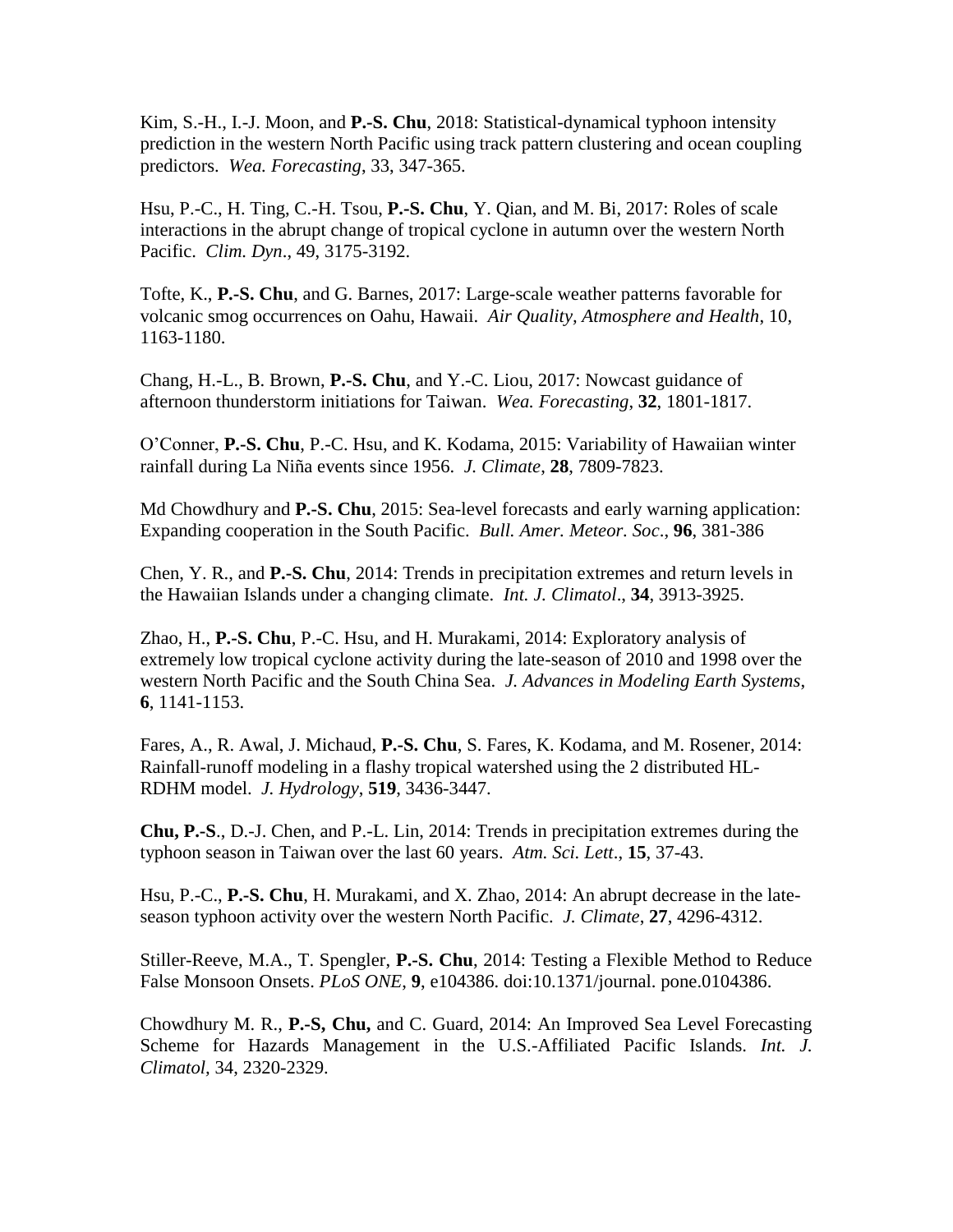Chen, Y.-L., P.-L. Lin, F. Hsiao, **P.-S. Chu**, and M.-H. Su, 2013: Asia-Pacific Natural Hazard conference: Disastrous weather in a changing climate. *Bull. Amer. Meteor. Soc*., **94**, ES175-ES178.

Chowdhury M. R., **P.-S, Chu,** and C. Guard, 2013: An Improved Sea Level Forecasting Scheme for Hazards Management in the U.S.-Affiliated Pacific Islands. *Int. J. Climatol*, **34,** 2320-2329.

Giambelluca, T., Q. Chen, A. Frazier, J. Price, Y.-L. Chen, **P.-S. Chu**, J. Eischeid, and D.M. Delparte, 2013: Online rainfall atlas of Hawaii. *Bull. Amer. Meteor. Soc*., 94, 154- 160 [\(http://dx.doi.org.eres.library.manoa.hawaii.edu/10.1175/BAMS-D-11-00228.1\)](http://dx.doi.org.eres.library.manoa.hawaii.edu/10.1175/BAMS-D-11-00228.1)

Garza, J., **P.-S. Chu**, Chase Norton, and T.A. Schroeder, 2012: Changes of the prevailing trade winds over the Islands of Hawaii and surrounding ocean. *J. Geophys. Res*. (Atmospheres), 117, D11109, doi:10.1029/2011JD016888.

**Chu, P.-S**., J.-H. Kim, and Y. R. Chen, 2012: Have steering flows over the western North Pacific and the South China Sea changed over the last 50 years? *Geophys. Res. Lett*., 39, L10704, doi:10.1029/2012GL051709.

Kim, H.-S., J.-H. Kim, C.-H. Ho, and **P.-S. Chu**, 2012: Track-pattern-based model for seasonal prediction of tropical cyclone activity in the western North Pacific. *J. Climate*, 25, 4660-4679.

Craddock, R.A., A. D. Howard, R. P. Irwin, R. M. E. Williams, S. Tooth, **P.-S. Chu** , and D. Swanson, 2012: Gully development in the Keanakāko'i Tephra, Kīlauea Volcano, Hawai'i: Implications for fluvial erosion and valley network formation on early Mars. *J. Geophys. Res.* (Planet), 117, E08009, doi:10.1029/2012JE004074.

**Chu, P.-S**., and X. Zhao, 2011: Bayesian analysis for extreme climatic events: A review. *Atmospheric Research*, **102**, 243-262 (An Invited Paper).

Norton, C., **P.-S. Chu**, and T.A. Schroeder, 2011: Estimating changes in future heavy rainfall events for Oahu, Hawaii: A statistical downscaling approach. *J. Geophy. Res*. (Atmospheres), **116**, D17110, doi:10.1029/2011JD015641.

Kim, H.-S., J.-H. Kim, C.-H. Ho, and **P.-S. Chu**, 2011: Pattern classification of typhoon tracks using the fuzzy c-means clustering method. *J. Climate*, **24**, 488-508.

**Chu, P.-S**., Y. R. Chen, and T.A. Schroeder, 2010: Changes in precipitation extremes in the Hawaiian Islands in a warming climate. *J. Climate*, **23**, 4881-4900.

Lu, M.-M., **P.-S. Chu**, and Y.-C. Lin, 2010: Seasonal prediction of tropical cyclone activity in the vicinity of Taiwan using the Bayesian multivariate regression method. *Weather and Forecasting*, **25**, 1780-1795.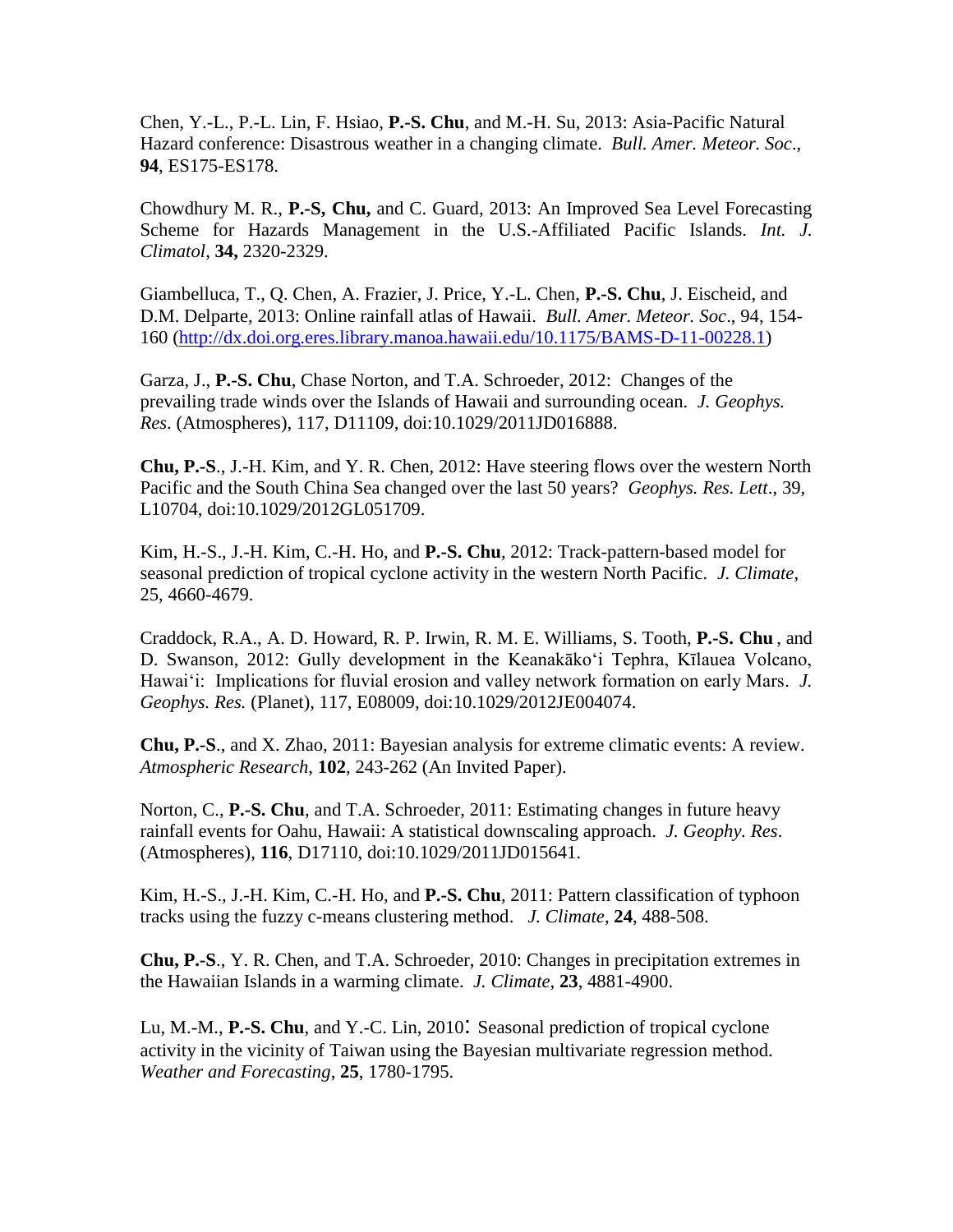**Chu, P.-S**., X. Zhao, C.-H. Ho, H.-S. Kim, M.-M. Lu, and J.-H. Kim, 2010: Bayesian forecasting of seasonal typhoon activity: A track-pattern-oriented categorization approach. *J. Climate*, **23**, 6654-6668.

**Chu, P.-S**., X. Zhao, and J.-H. Kim, 2010: Regional typhoon activity as revealed by track patterns and climate change. *Hurricanes and Climate Change*, Vol. 2, Eds. J. Elsner et al., Springer, 137-148.

Chowdhury, M..R., A.G. Barnston, C. Guard, S. Duncan, T.A. Schroeder, and **P.-S. Chu**, 2010: Sea-level variability and change in the US-affiliated Pacific islands: Understanding the high sea levels during 2006-2008. *Weather*, **65**, 263-268.

Zhao, X., and **P.-S. Chu**, 2010: Bayesian change-point analysis for extreme events (Typhoons, Heavy rainfall, and Heat Waves): A RJMCMC approach. *J. Climate*, **23**, 1034-1046.

Kim, H.S., C.-H. Ho, **P.-S. Chu**, and J.-H. Kim, 2010: Seasonal prediction of summertime tropical cyclone activity over the East China Sea using the least absolute deviation regression and the Poisson regression. *Int. J. Climatol*., **30**, 210-219.

Kim, J.-H., C.-H. Ho, and **P.-S. Chu**, 2010: Dipolar redistribution of summertime tropical cyclone genesis between the Philippine Sea and the northern South China Sea and its possible mechanisms. *J. Geophy. Res-Atmosphere*., **115**, D06104, doi:10.1029/2009JD012196.

Chou, J., J.-Y. Tu, and **P.-S. Chu**, 2010: Possible impacts of global warming on typhoon activity in the vicinity of Taiwan. *Climate Change and Variability*, S. Simard, Ed., ISBN: 978-963-307-144-2. InTech, 79-96. Available from <http://www.intechopen.com/books/climate> change-and-variability/possible-impacts-ofglobal-warming-on-typhoon-activity-in-the vicinity-of-taiwan.

Chowdhury, MR., **P.-S. Chu**, X. Zhao, T.A. Schroeder, and J. Marra, 2010: Sea level extremes in the U.S.-affiliated Pacific islands - A coastal hazard scenario to aid in decision analyses. *J. Coast. Conserv*.,**14**, 53-62, DOI 10.1007/s11852-010-0086-3.

Choi, K.S., J.Y. Moon, D.W. Kim, and **P.-S. Chu**, 2010: Seasonal prediction of tropical cyclone genesis frequency over the western North Pacific using teleconnection patterns. *Theoretical and Applied Climatology*, **100**, 191-206.

Tu, J.-Y., C. Chou, and **P.-S. Chu**, 2009: Abrupt shift of typhoon activity in the vicinity of Taiwan and its association with the western North Pacific-East Asia climate change. *J. Climate*, **22**, 3617-3628.

**Chu, P.-S**., X. Zhao,Y. Ruan, and M. Grubbs, 2009: Extreme rainfall events in the Hawaiian Islands. *J. Appl. Meteorol. Climatology*, **48**, 502-516.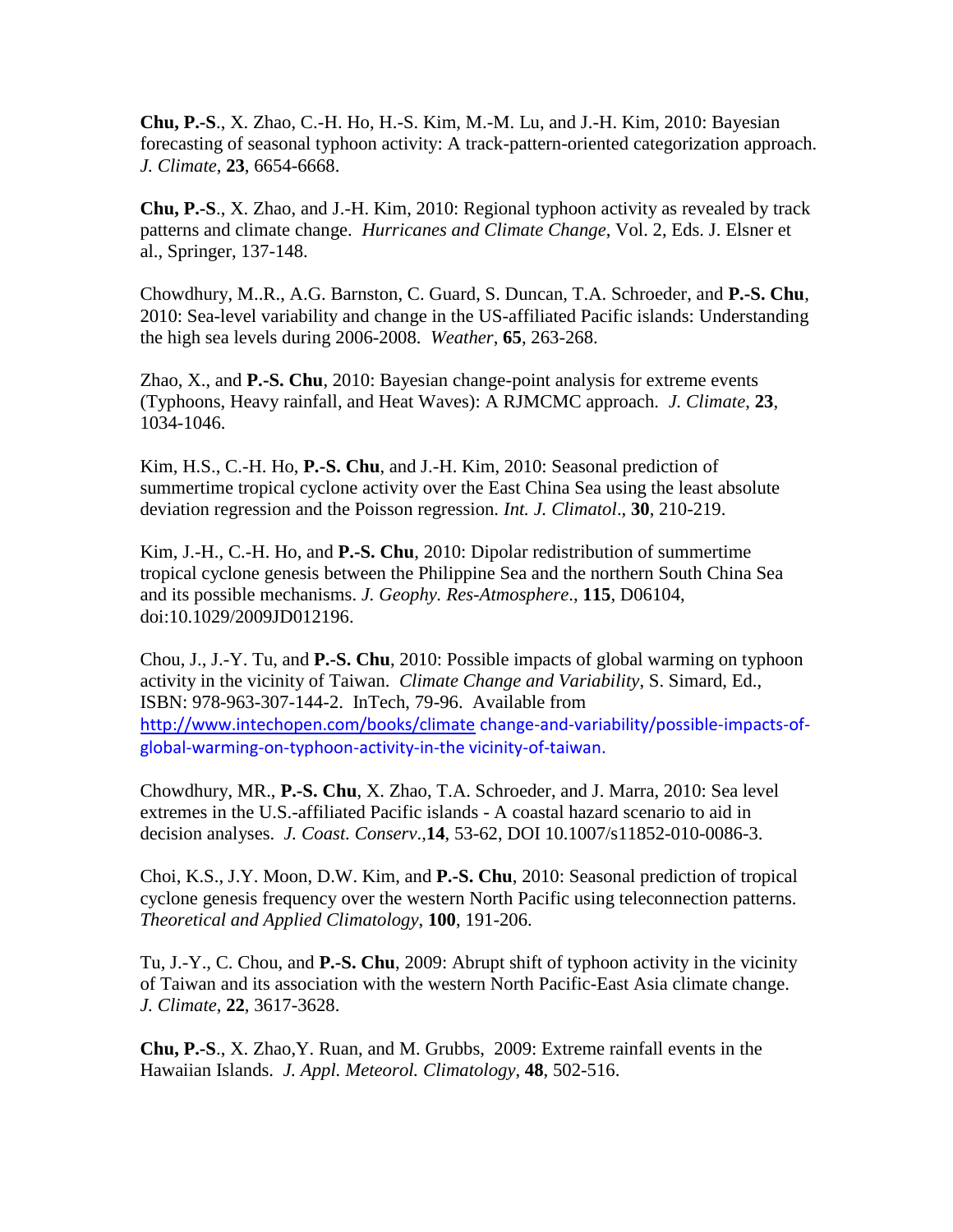Dolling, K., **P.-S. Chu**, and F. Fujioka, 2009: Natural variability of the Keetch/Byram drought index in the Hawaiian Islands. *Int. J. Wildland Fire*, **18**, 459-475.

Ho, C.-H., H.-S. Kim, and **P.-S. Chu**, 2009: Seasonal prediction of tropical cyclone frequency over the east China Sea through a Bayesian Poisson-regression method. *Asia-Pacific Journal of Atmospheric Sciences*, **45**, 45-54.

Chowdhury, Md. R., **P.-S. Chu**, T.A. Schroeder, and X. Zhao, 2008: Variability and predictability of sea-level extremes in the Hawaiian and U.S. Trust Islands: A knowledge base for coastal hazards management. *J. Coastal Conservation*, **12**, 93-104.

Chowdhury, Md. R., **P.-S. Chu**, X. Zhao, and T.A. Schroeder, 2008: Sea-level extremes and challenges to manage the risk of coastal hazards in the vicinity of Hawaiian Islands. *Solutions to Coastal Disasters*, L. Wallendorf, C. Jones, L. Ewing, and B. Jaffe, Eds., American Society of Civil Engineers, 28-37.

**Chu, P.-S**., and X. Zhao, 2007: A Bayesian regression approach for predicting seasonal cyclone activity over central North Pacific. *J. Climate*, **20**, 4002-4013.

Wu, P., and **P.-S. Chu**, 2007: Characteristics of tropical cyclone activity over the eastern North Pacific: The extremely active 1992 and the inactive 1977. Tellus A, **59**, 444-454.

Chowdhury, Md. R., **P,-S. Chu**, T.A. Schroeder, and N. Colasacco, 2007: Seasonal sealevel forecasts by canonical correlation analysis - An operational scheme for the U.S. affiliated Pacific islands. *Int. J. Climatol*., **27**, 1389-1402.

Chowdhury, Md. R., **P,-S. Chu**, and T.A. Schroeder, 2007: ENSO and seasonal sea-level variability: A diagnostic discussion for the Pacific islands. *Theo. Appl. Climatol*., **88**, 213-224.

**Chu, P.-S**., X. Zhao, C.-T. Lee, and M.-M. Lu, 2007: Climate prediction of tropical cyclone activity in the vicinity of Taiwan using the multivariate least absolute deviation regression method. *Terrestrial, Atmospheric and Oceanic Sciences*, **18**, 805-825.

Zhao, X., and **P.-S. Chu**, 2006: Bayesian multiple changepoint analysis of hurricane activity in the eastern North Pacific: A Markov Chain Monte Carlo approach. *J. Climate*, **19**, 564-578.

**Chu, P.-S.,** and H. Chen, 2005: Interannual and interdecadal rainfall variations in the Hawaiian Islands. *J. Climate*, **18**, 4796-4813.

Dolling, K., **P.-S. Chu**, and F. Fujioka, 2005: A climatological study of the Keetch/Byram drought index and fire activity in the Hawaiian Islands. *Agricultural and Forest Meteorology*, **133**, 17-27.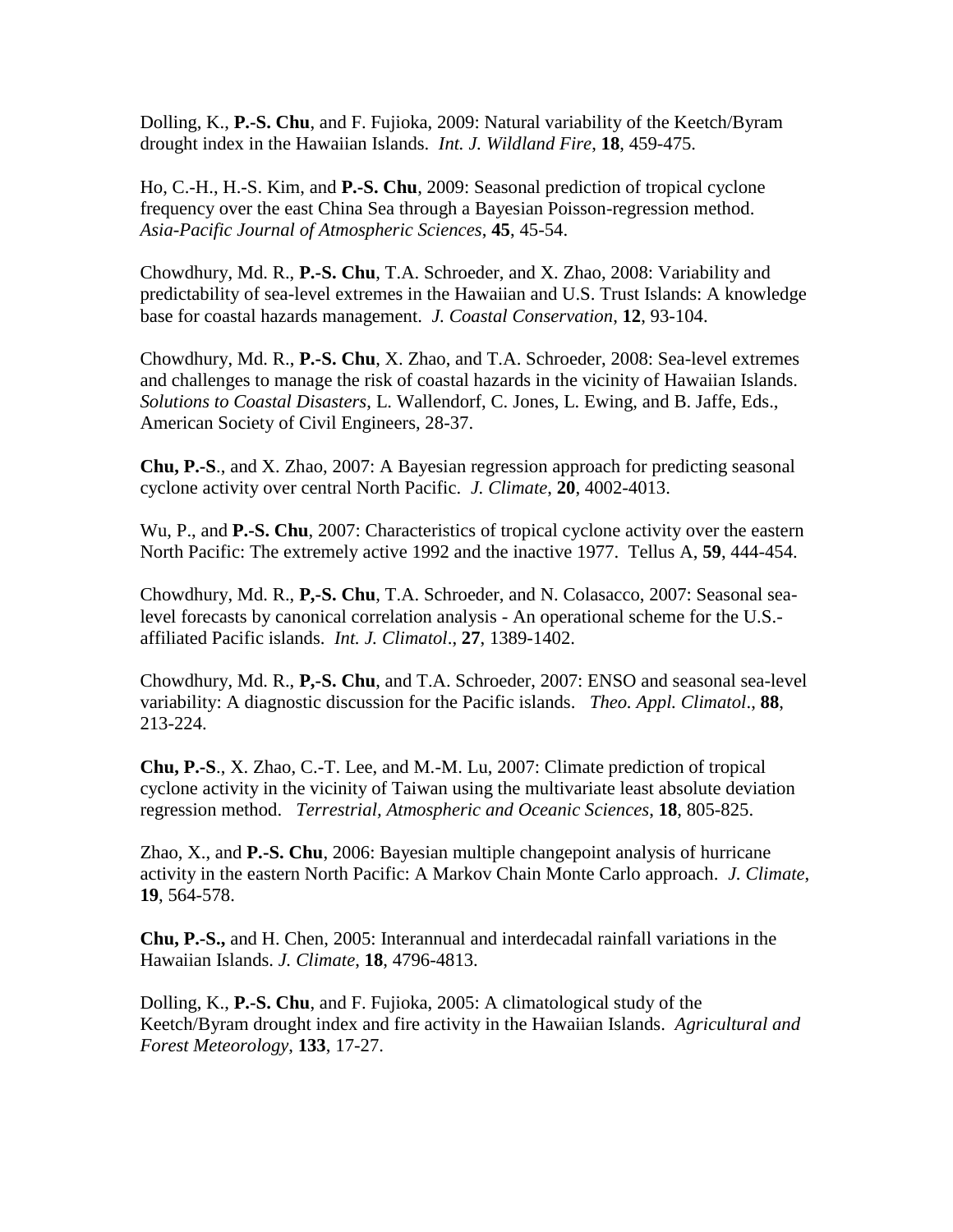**Chu, P.-S**., 2004: ENSO and tropical cyclone activity. *Hurricanes and Typhoons: Past, Present, and Potential.* R.J. Murnane and K.-B. Liu, Eds., Columbia University Press, 297-332.

**Chu, P.-S**., and X. Zhao, 2004: Bayesian change-point analysis of tropical cyclone activity: The central North Pacific case. *Journal of Climate*, **17**, 4893-4901.

Zveryaev, I.I., and **P.-S. Chu**, 2003: Recent climate changes in precipitable water in the global tropics as revealed in NCEP/NCAR reanalysis. *Journal of Geophysical Research* (Atmospheres), **108**, D10, 4311-4320.

**Chu, P.-S**., 2002: Large-scale circulation features associated with decadal variations of tropical cyclone activity over the Central North Pacific. *J. Climate*, **15**, 2678-2689.

Clark, J.D., and **P.-S. Chu**, 2002: Interannual variation of tropical cyclone activity in the central North Pacific. *J. Meteor. Soc. Japan*, **80**, 403-418.

**Chu, P.-S**., W. Yan, and F. Fujioka, 2002: Fire-climate relationships and long-lead wildfire prediction for Hawaii. *Int. J. Wildland Fire*, **11**, 25-31.

**Chu, P.-S**., and J.D. Clark, 1999: Decadal variations of tropical cyclone activity over the central North Pacific. *Bull. Amer. Meteor. Soc*., **80**, 1875-1881.

Lee, H.-K., **P.-S. Chu**, C.-H. Sui and K.-M. Lau, 1998: On the annual cycle of latent heat fluxes over the equatorial Pacific using TAO buoy observations. *J. Meteor. Soc. Japan*, **76**, 909-923.

**Chu, P.-S**., 1998: Short-term climate prediction of Mei-Yu rainfall for Taiwan using CCA. *Int. J. Climatol*., **18**, 215-224.

**Chu, P.-S**. and J.X. Wang, 1998: Modeling return periods of tropical cyclone intensities in the vicinity of Hawaii. *J. Appl. Meteor*., **37**, 951-960.

**Chu, P.-S**. and J.-B. Wang, 1997: Recent climate change in the tropical western Pacific and Indian ocean regions as detected by outgoing longwave radiation records. *J. Climate*, **10**, 636-646.

Yu, Z.-P., **P.-S, Chu** and T.A. Schroeder, 1997: Predictive skills of seasonal to annual rainfall variations in the U.S. affiliated Pacific islands: Canonical correlation and multivariate principal component regression approaches. *J. Climate*, **10**, 2586-2599.

**Chu, P.-S.** and J. X.Wang, 1997: Tropical cyclone occurrences in the vicinity of Hawaii: Are the differences between El Nino and non-El Nino years significant? *J. Climate*, **10**, 2683-2689.

**Chu, P.-S**., 1995: Hawaii rainfall anomalies and El Niño. *J. Climate*, **8**, 1697-1703.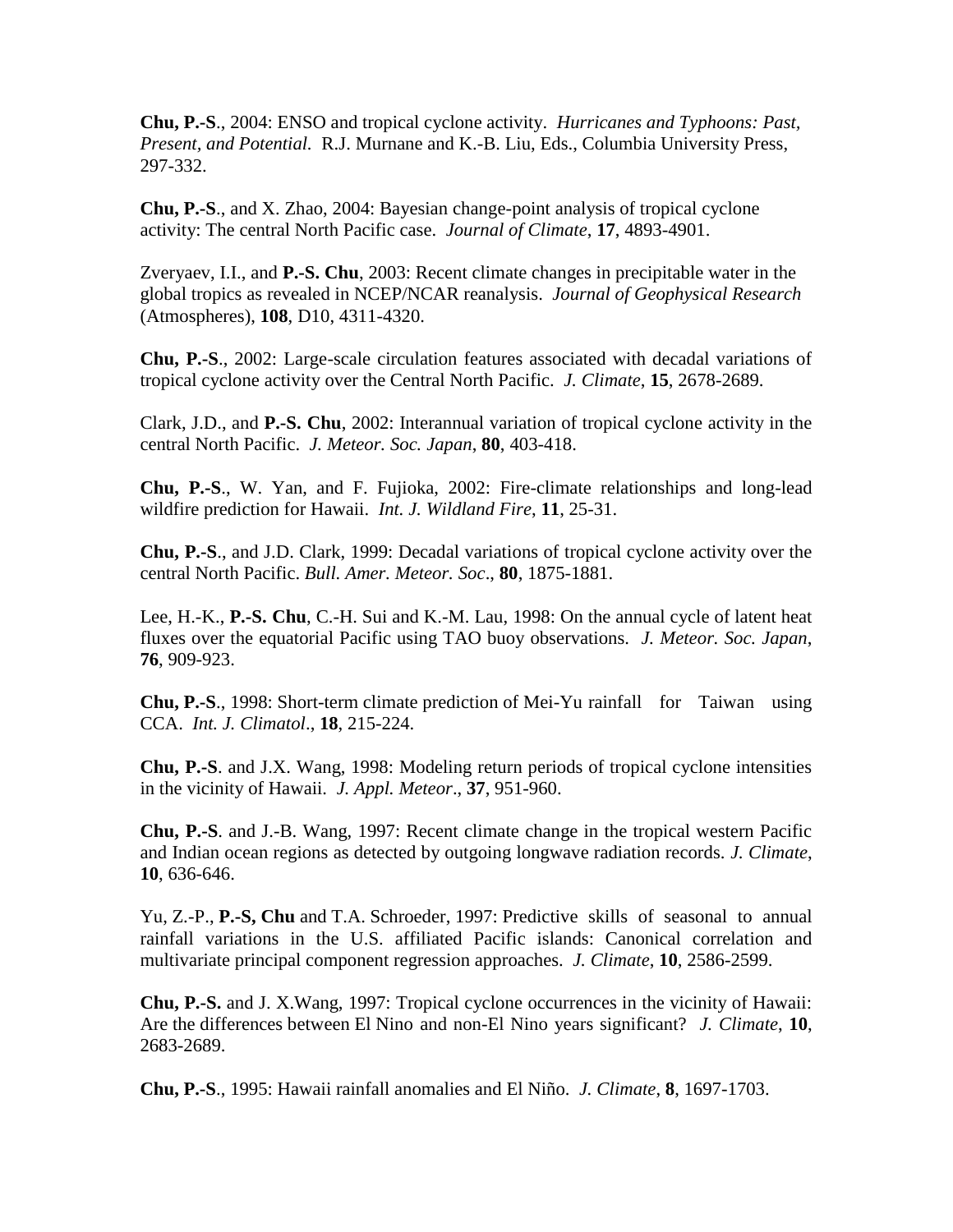**Chu, P.-S**. and S. Hastenrath, 1995: Reply to comments on "Detecting climate change concurrent with deforestation in the Amazon basin: Which way has it gone?" *Bull. Amer. Meteor. Soc*., **76**, 559-560.

**Chu, P.-S**., 1995: Book review for "Monsoons over China" by Ding Yihui. *Bull. Amer. Meteor. Soc*., **76**, 254-255.

**Chu**, **P.-S**., R.W. Katz, and P. Ding, 1995: Modeling and forecasting seasonal precipitation in Florida: A vector time-domain approach. *Int. J. Climatol*., **15**, 53-64.

**Chu, P.-S., Z.-P. Yu, and S. Hastenrath, 1994: Detecting climate change concurrent** with deforestation in the Amazon basin: Which way has it gone? *Bull. Amer. Meteor. Soc*., **75**, 579-583.

**Chu, P.-S**. and Y. He, 1994: Long-range prediction of Hawaiian winter rainfall using canonical correlation analysis. *Int. J. Climatol*., **14**, 659-669.

**Chu, P.-S**., A.J. Nash, and F. Porter, 1993: Diagnostic studies of two contrasting rainfall episodes in Hawaii: Dry 1981 and Wet 1982. *J. Climate*, **6**, 1457-1462.

**Chu, P.-S**., 1993: Some applications of time series models to climate study (Southern Oscillation): Modeling, forecasting and predictability. *Stochastic Hydrology and Its Use in Water Resources Systems Simulation and Optimization*. J.B. Marco, R. Harboe, and J.D. Salas, Eds., Kluwer Academic Publishers, 223-227.

**Chu, P.-S**., J. Frederick, and A.J. Nash, 1991: Exploratory analysis of surface winds in the equatorial western Pacific and El Nino. *J. Climate*, **4**, 1087-1102.

**Chu, P.-S**., 1991: Brazil's climate anomalies and ENSO. *Teleconnections linking worldwide climate anomalies: Scientific basis and societal impact*. M.H. Glantz, R.W. Katz, and N. Nicholls, Eds., Cambridge University Press, 43-71.

**Chu, P.-S**., and J. Frederick, 1990: Westerly wind bursts and surface heat fluxes in the equatorial western Pacific in May 1982. *J. Meteor. Soc. Japan*, **68**, 523-537.

Chen, W., and **P.-S. Chu**, 1990: On the couplings between Chebyshev coefficients as derived from the monthly mean geopotential fields at 500 hPa over East Asia and the Southern Oscillation. *Adv. Atmos. Sci*., **7**, 347-353.

**Chu, P.-S**., 1989: Hawaiian drought and the Southern Oscillation. *Int. J. Climatol*., **9**, 619-631.

**Chu, P.-S**. and R.W. Katz, 1989: Spectral estimation from time series models with relevance to the Southern Oscillation. *J. Climate*, **2**, 86-90.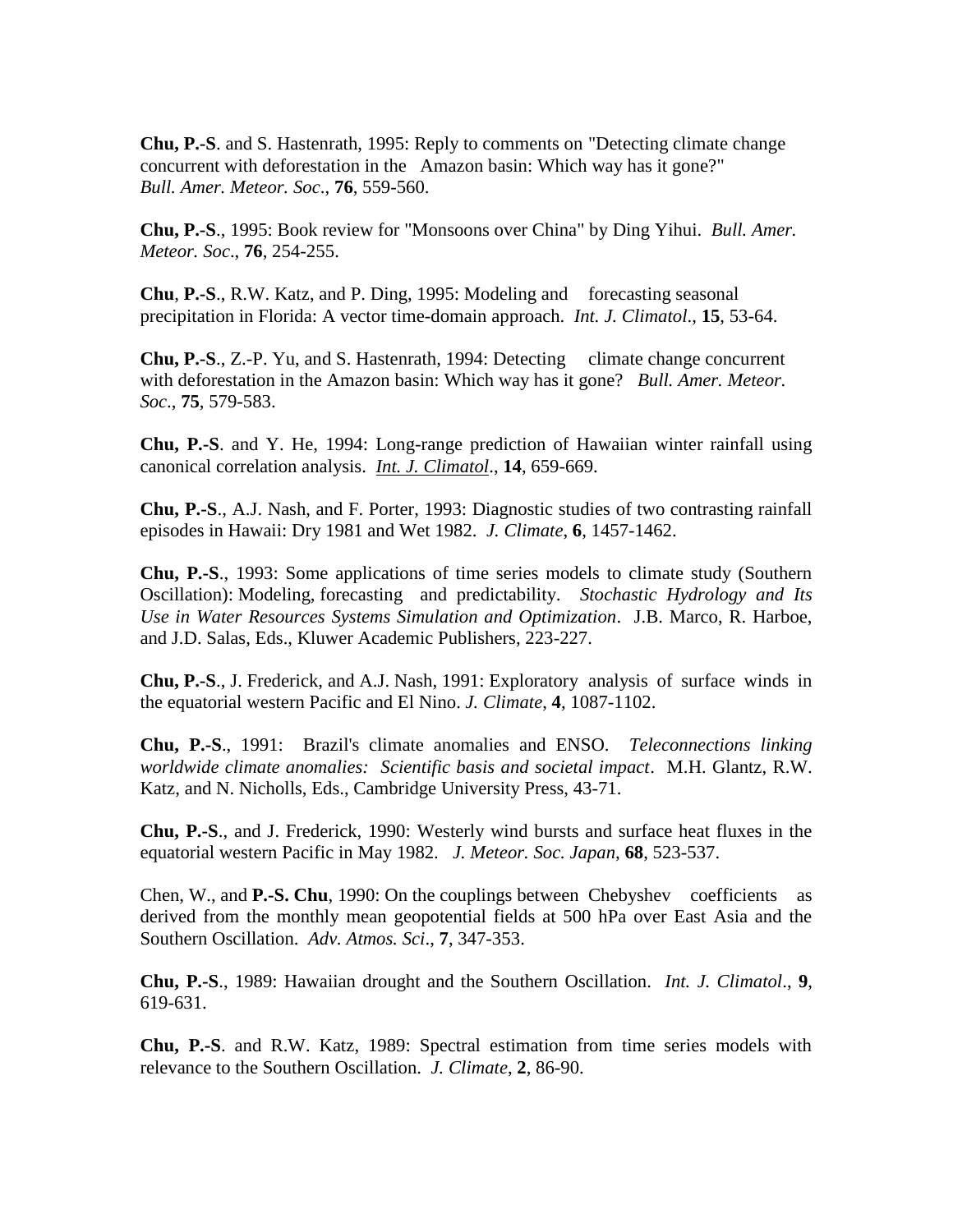**Chu, P.-S**., 1988: Extratropical forcing and the burst of equatorial westerlies in the western Pacific: A synoptic study. *J. Meteor. Soc. Japan*, **66**, 549-564.

**Chu, P.-S**. and R.W. Katz, 1987: Measures of predictability with application to the Southern Oscillation. *Mon. Wea. Rev*., **115**, 1542-1549.

**Chu, P.-S**., 1985: A contribution to upper-air climatology of tropical South America. *J. Climatol*., **5**, 403-416.

**Chu, P.-S**. and R.W. Katz, 1985: Modeling and forecasting the Southern Oscillation: A time-domain approach. *Mon. Wea. Rev*., **113**, 1876-1888.

**Chu, P.-S**., 1984: Time and space variability of rainfall and surface circulation in the Northeast Brazil-tropical Atlantic sector. *J. Meteor. Soc. Japan*, **62**, 363-370.

Hastenrath, S., M.-C. Wu and **P.-S. Chu**, 1984: Towards the monitoring and prediction of Northeast Brazil droughts. *Quart. J. Roy. Meteor. Soc*., **110**, 411-425.

**Chu, P.-S.** and S.-U. Park, 1984: Regional circulation characteristics associated with a cold surge event over East Asia during Winter MONEX. *Mon. Wea. Rev*., **112**, 955-965.

**Chu, P.-S.** and D. Sikdar, 1983: Characteristics of sea-level pressure and surface temperature variations during Winter MONEX: December 1978. J*. Meteor. Soc. Japan*, **61**, 717-726.

**Chu, P.-S**., 1983: Diagnostic studies of rainfall anomalies in Northeast Brazil. *Mon. Wea. Rev.*, **111**, 1655-1664.

V.E. Kousky and **P.-S. Chu**, 1978: Fluctuations in annual rainfall for northeast Brazil. *J. Meteor. Soc. Japan*, **56**, 457-465.

### **B. PI or co-PI of Research Awards since 2011**

Funding Agency: State of Hawaii Emergency Management Administration, Amount of Award: \$402,022, Period Covered by Award: 6/2020-5/2023, PI

Funding Agency: State of Hawaii Emergency Management Administration, Amount of Award: \$300,999, Period Covered by Award: expected 11/2020-10/2022, PI

Funding Agency: SOEST to support Hawaii State Climate Office, Amount of Award: ongoing program \$35,000/yr since 2002, PI

Funding Agency: Kauai Department of Water, Amount of Award: \$184,735, Period Covered by Award: 12/2016-7/2019, PI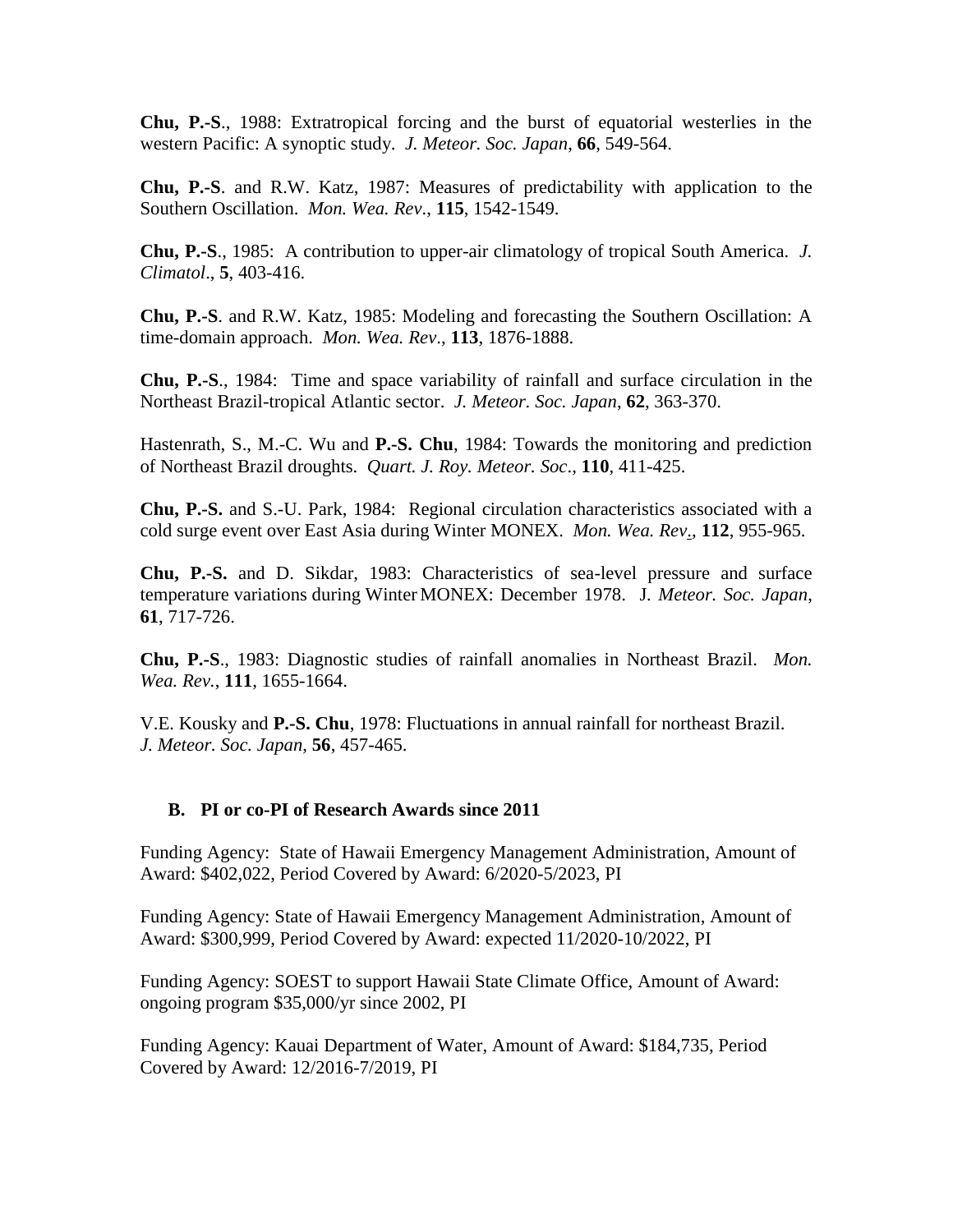Funding Agency: Honolulu Board of Water Supply, Amount of Award: \$225,000, Period Covered by Award: 1/2013-1/2017, PI

Funding Agency: Kauai Department of Water, Amount of Award: \$155,000, Period Covered by Award: 11/2011-11/2013, PI

Funding Agency: Department of Interior, Amount of Award: \$200,000, Period of Award: 5/2016-4/30/2018, co-PI

Funding Agency: American Association of State Climatologists, Amount of Award: \$9,250, Period Covered by Award: 07/2010 -05/2012, PI

Funding Agency: NOAA/NWS, Amount of Award: \$374,997, Period Covered by Award: 8/2008 –7/2012, co-PI

Funding Agency: NOAA via UH Sea Grant, Amount of Award: \$9998, Period Covered by Award: 6/2010 - 8/2011, PI

Funding Agency: NOAA, Amount of Award: \$34,103; Period Covered by Award: 8/2009-7/2011, Co-PI

. Funding Agency: US Army Corps of Engineering, Amount of Award: \$266,641, Period Covered by Award: 11/2008-8/2011, Co-PI

## **TEACHING ACTIVITIES (2011 to 2020)**

### **A. Courses Taught**

- ATMO 200 Atmospheric Processes and Phenomena ATMO 302 Introduction to Atmospheric Physics
- ATMO 303 Introduction to Atmospheric Dynamics
- ATMO 610 Tropical Climate & Weather
- ATMO 616 Monsoon Meteorology
- ATMO 631 Statistical Meteorology
- ATMO 632 Advanced Statistical Methods in Geoscience
- ATMO 699 Directed Research
- ATMO 700 Thesis Research
- ATMO 752 Special Topics in Meteorology (Climate Variability and Tropical
- Cyclones)
- ATMO 765 Seminar

### **B. Course Developed**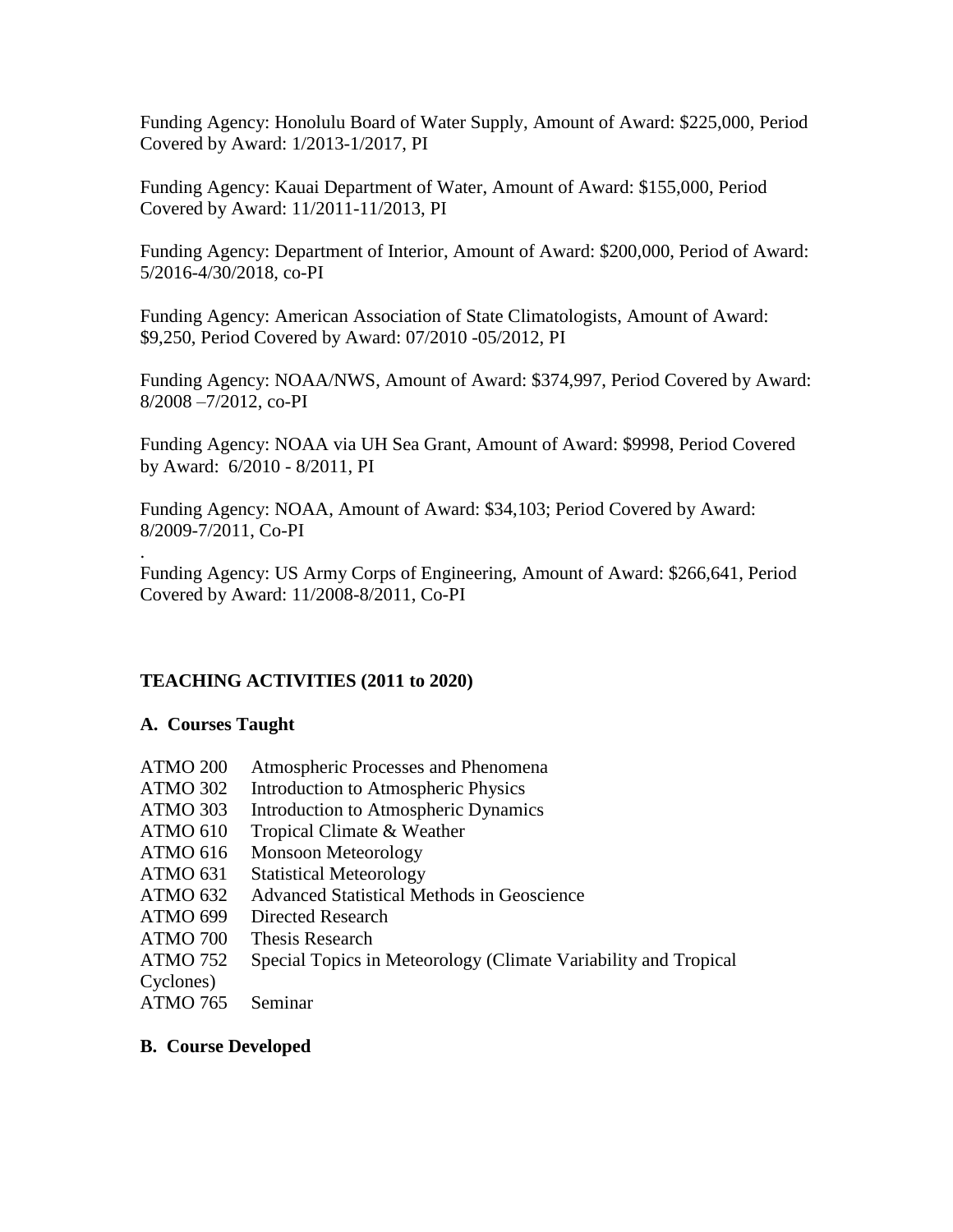ATMO 752 Special Topics in Meteorology (Climate Variability and Tropical Cyclones). This is a new course developed in 2018.

## **C. Students Mentored since 2000**

As major advisor:

Boyi Lu (Ph.D.candidate), Haley Okun (MS candidate), Julie Henry (MS candidate), Xiaoyu Bai (MS in 2018), Hanpei Zhang (MS in 2017), Chris Holloway (unfinished MS candidate 2015-17), Duncan Gifford (MS in 2017), Chris Wrenn (MS in 2016), Kristine Tofte (MS in 2015), Chris O'Conner (MS in 2014), Andre Marquez (Visiting Ph. D. student from Brazil, 2015-16), Jessica Garza (MS in 2012), Mathew Reeve (visiting Ph.D. student from Norway, 2010 and 2011), Chase Norton (MS in 2011), Ying Chen (MS in 2010), Cynthia Dettmer-Shea (MS in 2008), Peng Wu (MS in 2006), Huaiqun Chen (MS in 2004), Marie Rakotondrafara (MS in 2001), Weiping Yan (MS in 2000)

As committee member:

Leishan Jiang (Current Ph.D. candidate), Yixin Zhang (MS in 2020), Hui Shi (Ph.D. in 2019), Tom Robinson (Ph.D. in 2018), Alejandro Ludert (Ph.D. in 2017), Alyssa Sockol (MS in 2015), Klaus Dolling (Ph.D. in 2010), M. Safeeq (Ph.D. from the Natural Resources and Environmental Management in 2010), Hyeong-Seog Kim (Ph.D. in 2010 from Seoul National University, Korea), Nathan Smith (MS in 2009), Jason Patla (Ph.D. in 2008), Hiep Nguyen (Ph.D. in 2010, MS in 2006), Hae-Kyung Lee Drbohlav (Ph.D. in 2002)

## **SERVICES**

### **Significant Service**

**●** served as the Hawaii State Hazard Mitigation Forum member for the State of Hawaii Department of Defense since 2018. Participated in the regular meetings and held voting power for the grant proposals submitted to HI-EMA.

**●** served as **Hawaii State Climatologist** from 2002 to the present. The main function of the Hawaii State Climate Office (HSCO) is to provide climate data and information to users on a timely basis and serve as a clearinghouse for climate records in Hawaii. The HSCO has been funded by the SOEST over the last 18 years. The State Climatologist is the primary focal point for state and local needs. The HSCO is a member of the American Association of State Climatologists (AASC) and a partner of the NOAA's National Center for Environmental Information in Asheville, North Carolina. To maintain the status of the State Office, we are required to submit the annual report and membership fee to the American Association of State Climatologists. I have also